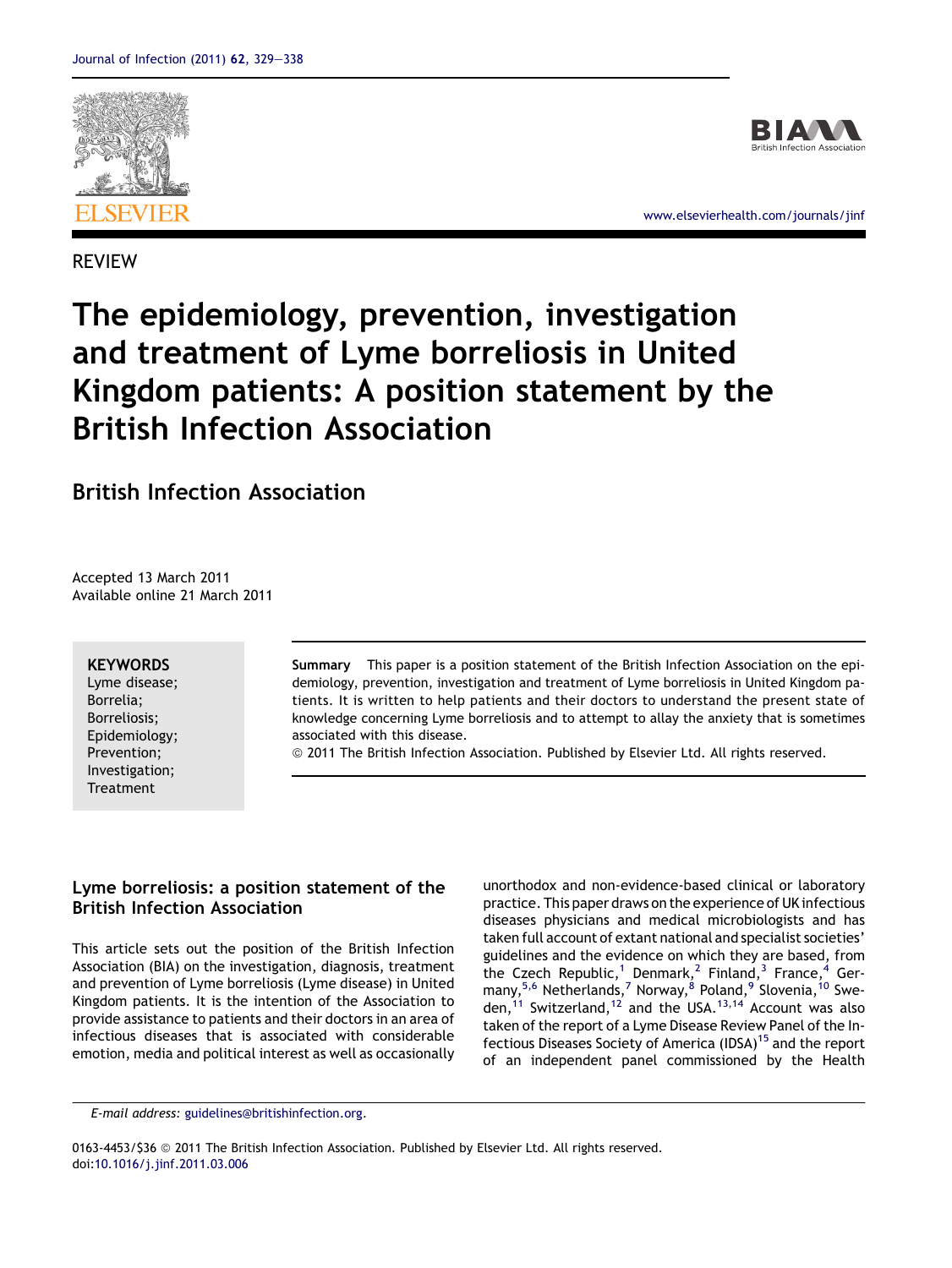of the International Lyme and Associated Diseases Society  $(ILADS).<sup>16</sup>$  $(ILADS).<sup>16</sup>$  $(ILADS).<sup>16</sup>$  A number of recently-published peer-reviewed articles have also been included. This paper has been written with the full involvement of the BIA membership through a consultation process.

# Background

Lyme borreliosis (Lyme disease) is the most common human tick-borne infectious disease in the northern hemisphere, occurring predominately in temperate regions of North America, Europe and Asia. It is endemic in many parts of the United Kingdom, particularly in woodland and heathland areas, and occasional cases are acquired in peri-urban parks and recreational areas with suitable habitat. Over 1000 serologically confirmed infections are reported annually in the UK and it has been estimated that there may also be between 1000 and 2000 unconfirmed cases per year. Of the 1000 confirmed, 15-20% is known to have infection which was acquired abroad.

Lyme borreliosis is a spirochaete infection caused by pathogenic genospecies of the Borrelia burgdorferi sensu lato group, including B. burgdorferi sensu stricto, Borrelia garinii, Borrelia afzelii, Borrelia bavariensis, and Borrelia spielmanii. Several other non-pathogenic genospecies also occur. All pathogenic genospecies can cause erythema migrans (EM), which is the classical target rash with central clearing that is characteristic of Lyme disease but atypical appearances also occur. The organisms can disseminate to other organs and tissues and cause complications that most commonly affect the nervous and musculoskeletal systems.

There is some evidence that the different pathogenic genospecies can cause variations in manifestations of disseminated disease. B. burgdorferi sensu stricto is particularly associated with arthritic and neurological complications, B.garinii with neurological presentations and B. afzelii with the uncommon late skin manifestation, acrodermatitis chronica atrophicans (ACA) and an associated peripheral neuropathy, but these are not absolute distinctions.

There are worldwide geographical variations in distribution of the different genospecies, which in turn can affect the distribution of disseminated disease presentations. B. burgdorferi sensu stricto is the only pathogenic species identified in North America. It also occurs in Europe but is less prevalent in most regions than B. garinii or B. afzelii, the two major European pathogenic genospecies. All are present in the UK, and B. garinii appears to be the most prevalent pathogenic genospecies in most endemic areas of the country. A significant proportion of infected ticks in the UK carry Borrelia valaisiana, which only rarely causes erythema migrans.

The vectors are a number of closely-related, hardbodied ixodid ticks (Ixodes ricinus complex) the life cycles of which include larval, nymphal and adult stages, each requiring a single blood feed. The feeding hosts include small and large mammals and birds. Many small and medium-sized mammals and ground-feeding bird species can be reservoir-competent hosts for B. burgdorferi sensu lato. Ticks that acquire borreliae during the course of one feed can maintain infectivity and transmit the organisms to a subsequent host. Humans can be incidental hosts for ticks at any stage of their life cycle but in practice human borrelial infection occurs mainly during nymphal feeds.

The species of tick, the feeding host species, borrelial genospecies and carriage rates of borreliae in ticks all vary according to the geographical location. Human residential, occupational and recreational risk factors are also important in contributing to differing disease incidences and varying clinical manifestations in different parts of the world.

Domestic pets uncommonly show clinical signs of Lyme borreliosis. Seropositivity in dogs living in endemic areas is well recognised in American and European studies. Cats rarely develop clinical disease. Doxycycline is usually an effective treatment in domestic animals.

# Clinical manifestations

Clinical case definitions for European Lyme borreliosis have recently been updated<sup>[17](#page-9-0)</sup> and guidelines for diagnosis and treatment of European neuroborreliosis were published in January 2010.<sup>[18](#page-9-0)</sup> Both documents discuss in detail the clinical presentations of Lyme borreliosis and appropriate application of laboratory tests in support of a diagnosis. Numerous other studies and evidence-based guidelines which were published in previous years also address these issues and have been reviewed as part of the development of the BIA's position paper.

B. burgdorferi infection can be asymptomatic. Symptomatic infection (Lyme disease) is potentially progressive and the clinical course has customarily been considered in three stages: early localised, early disseminated and late disease. These are not clear-cut phases and should be regarded as a process that progresses to late disease only in a minority of untreated or inadequately-treated patients.

There is a variable incubation period from a few days to about a month followed in most cases by a typical expanding, homogeneous, annular or target-like erythematous rash, termed erythema migrans (EM), centred on the bite. Untreated, this can last for some weeks or months but eventually resolves. It usually clears within a short time following appropriate antimicrobial treatment. In European prospective studies EM was shown to occur as the presenting sign in about 90% of patients with Lyme borreliosis and can be accompanied by "viral-like" ("flu-like") symptoms including myalgias and arthralgias without significant respiratory involvement. The remaining 10% presented as neuroborreliosis (5-8%), arthritis and other manifestations.

Classical erythema migrans may evolve from a more homogeneous erythematous rash, similar in appearance to a non-specific cellulitis. It is also worth noting that there are other, more common, causes of annular rashes (e.g. ringworm) and some insect bites may present in this way. Furthermore, the classical descriptions of EM were derived from rashes of longer duration than those often presenting to clinicians today and early rashes tend to be more homogeneous than older rashes. EM associated with B. garinii may be more homogeneous and intensely erythematous than that associated with B. afzelii.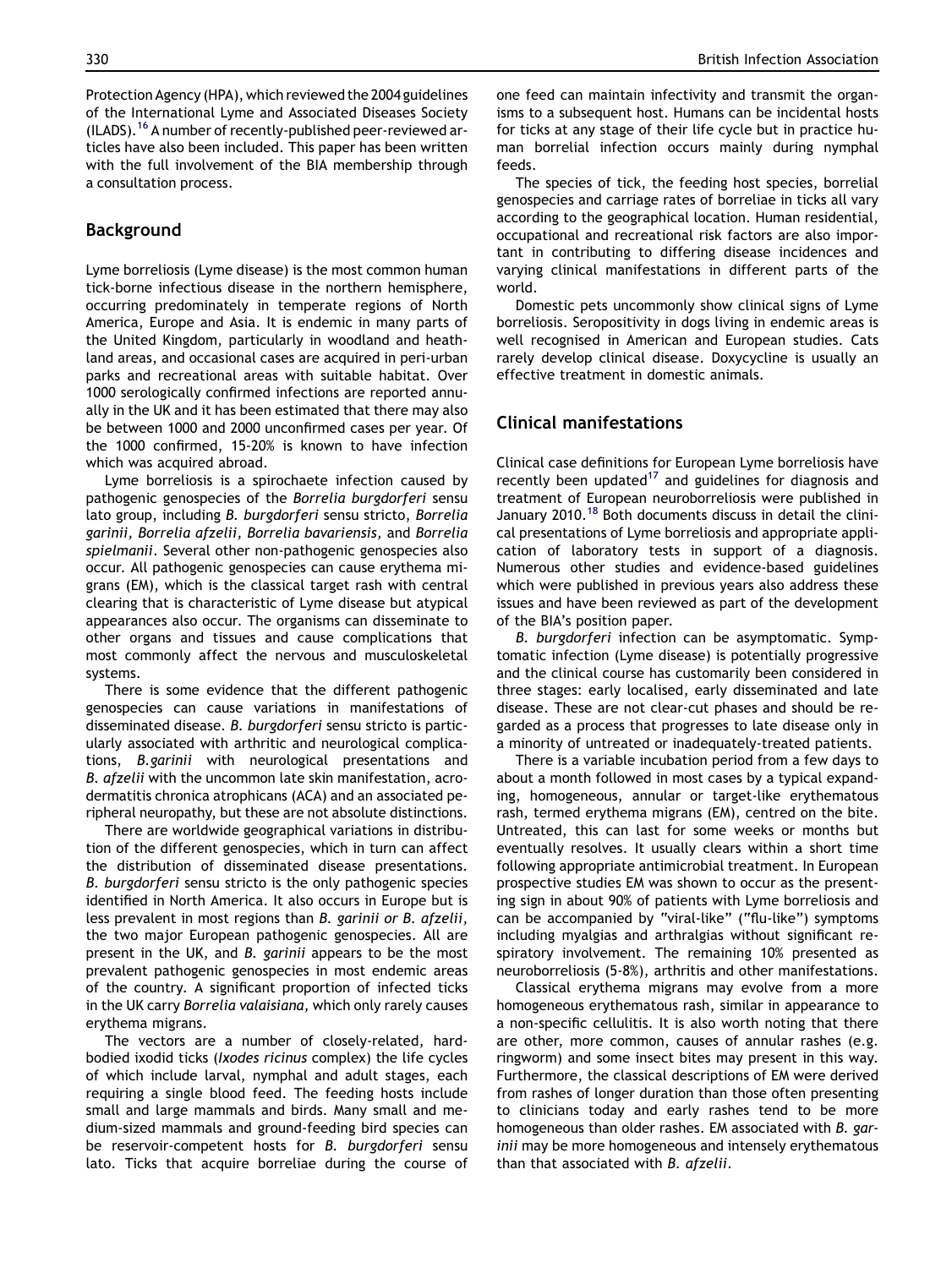Borrelial lymphocytoma is another presentation of early localised infection. It is uncommon in Europe (<1% of cases) and rarely, if ever, occurs in North America. It usually appears on the earlobe, nipple or scrotum and is characterised by a localised bluish-red nodule or plaque which has an intense lymphocytic infiltrate on histology and can be mistaken for a cutaneous lymphoma. It resolves following appropriate antimicrobial treatment.

Borreliae can disseminate haematogenously or directly to other organs and tissues, causing general systemic symptoms and signs and involving one or more organ systems, mainly the nervous system (facial and/or other cranial palsies, meningitis, meningoradiculitis or a more slowly developing painful radiculopathy), joints (intermittent mono- or oligoarthritis usually affecting the knee or other large joints) and, rarely, the heart (myopericarditis, usually presenting with atrioventricular conduction defects). Multiple EM lesions may also occur following haematogenous spread to other areas of skin. They are usually smaller and more irregular than primary EM lesions. Other rare manifestations include uveitis and tendonitis.

# The natural course of untreated borreliosis

Some patients with previously untreated infection can develop features of late-stage disease, months or years later. These late manifestations can affect the skin, musculoskeletal or nervous systems.

Lyme arthritis usually affects the knee, with synovitis, effusion and pain. Effusion is commonly a striking presenting feature, out of proportion to the degree of pain experienced. Patients have usually had earlier intermittent episodes of arthritis before the condition becomes persistent. Lyme arthritis is particularly associated with infections acquired in the USA and in some focal areas of Europe as it occurs mainly in patients with B. burgdorferi sensu stricto infections. The condition has become less common in recent years because of better recognition and treatment of Lyme borreliosis at earlier stages of infection.

Steere and Angelis reported follow up data of a cohort of 21 patients with EM and Lyme arthritis over at least 4 years and in whom no antimicrobials were used as treatment. The median total period for episodes of arthritis was 43 months (range 4-76 months) for this cohort compared to a median of 4 months (range 1-51 months) in 50 patients with antimicrobial-responsive arthritis and a median of 16 months (range 4-73 months) in 62 patients with antimicro-bial-refractory arthritis .<sup>[19](#page-9-0)</sup> It is possible, therefore, that, although most Lyme arthritis cases will resolve over a period of months or years as the immune system eliminates bacterial antigen from the joint, the use of antimicrobials reduces this duration even in apparently antimicrobial-refractory cases and thereby reduces the overall tissue damage.

Late neurological sequelae of untreated infection include a chronic encephalomyelitis, which can present with clinical features resembling multiple sclerosis, but without the characteristic MRI findings of MS. Some patients, usually in older age groups, present with a painful radiculopathy of gradual onset, developing over many months following infection. European neurologists, who saw a lot of untreated disease in the years before the spirochaetal cause was determined, estimated that the MS-like syndrome occurred in fewer than 1 in 1000 cases of untreated Lyme borreliosis.<sup>[20](#page-9-0)</sup> Use of antimicrobials reduces the risk of this complication. Antimicrobials also give rapid relief to pain and prevent prolonged pain in patients who have radiculopathy.

Acrodermatitis chronica atrophicans (ACA) is an uncommon late cutaneous manifestation causing longstanding bluish-red lesions usually on extensor surfaces of limbs, which may become atrophic and can be accompanied by a peripheral neuropathy. It usually affects older adults, predominantly women. It appears to be associated mainly with B. afzelii infections and has only very rarely been reported in American-acquired infections (i.e. with B. burgdorferi sensu stricto).

# Laboratory tests for the diagnosis of Lyme borreliosis ([Table 1\)](#page-3-0)

Laboratory support is not required for a confidently-made, clinical diagnosis of erythema migrans. It should, however, be sought for all later manifestations of Lyme borreliosis, as the clinical features of disseminated and late disease are not specific to the infection.

#### Direct methods

Culture for B. burgdorferi is not available as a routine diagnostic test. It requires specialist media that can be difficult to standardise. The incubation of cultures can take 2-6 weeks, so results are not available in a clinically useful time period. It has a success rate of about 70% on skin biopsy material from EM and is useful for research purposes in providing isolates of proven pathogenicity.

Detection of borrelial DNA by polymerase chain reaction (PCR) is diagnostically useful in certain well-defined circumstances. It is about 70-80% successful in biopsy material from EM, and over 90% in tissue from patients with ACA. It is useful in assessing infection activity in synovial fluid or tissue from patients with suspected Lyme arthritis. It is of only limited value in the investigation of suspected neuroborreliosis as borrelial DNA is detectable in CSF of only 10-30% of patients with proven acute neuroborreliosis, even under optimal circumstances. PCR is not recommended for testing urine or blood samples.<sup>[12,21,22](#page-9-0)</sup>

#### Serological diagnosis of Lyme

Serological testing for antibodies to B. burgdorferi remains the mainstay of diagnostic testing. There have been significant improvements in antibody testing in recent years, including the development of recombinant and synthetic peptide antigens. All serological tests should be undertaken by appropriately-accredited diagnostic laboratories, using validated and preferably CE-marked methods applied in accordance with internationally-accepted recommendations.

A two-stage approach is currently utilised, using a sensitive enzyme immunoassay as a first (screening) step. Screening EIA tests can give false-positive reactions in the presence of other spirochaete infections including syphilis, and other infections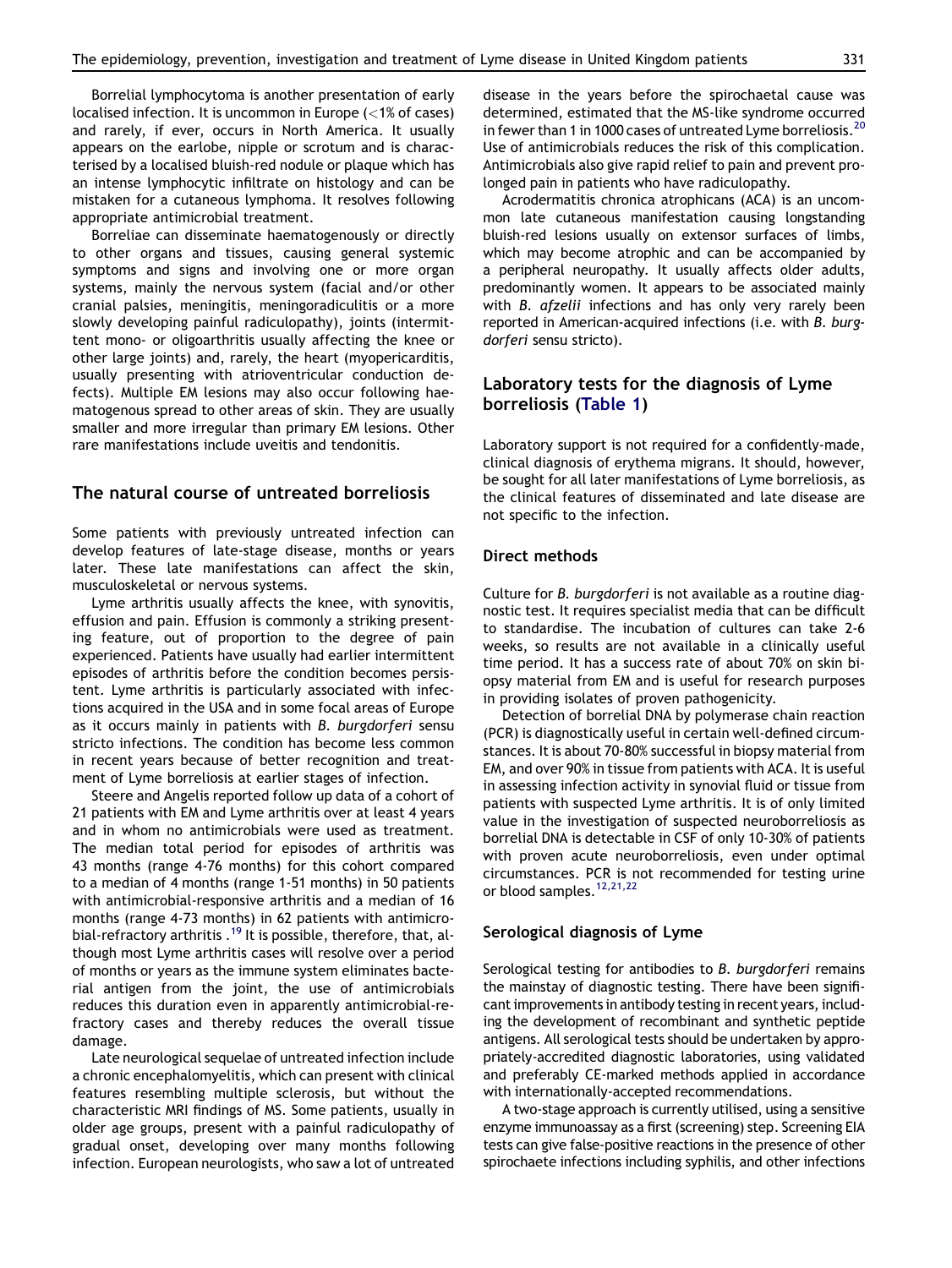<span id="page-3-0"></span>

| Clinical presentation                                                   | Serology                                                                                                                                                                                          | <b>PCR</b>                                         | <b>Notes</b>                                                                                                                                                                         |
|-------------------------------------------------------------------------|---------------------------------------------------------------------------------------------------------------------------------------------------------------------------------------------------|----------------------------------------------------|--------------------------------------------------------------------------------------------------------------------------------------------------------------------------------------|
| Asymptomatic with history of tick<br>exposure or bite                   | Not indicated                                                                                                                                                                                     | Not indicated                                      | Antibody screening not useful.                                                                                                                                                       |
| Erythema migrans (EM) with reliable<br>history of tick exposure or bite | Not indicated                                                                                                                                                                                     | Not indicated                                      | Early Lyme is serologically positive<br>in 30-70% at presentation. Antibody<br>response may be further delayed or<br>abrogated in patients who have received<br>empirical treatment  |
| Atypical rash with reliable history<br>of tick exposure or bite         | Single serum test (30-70% positive<br>on initial test) or paired serum for seroconversion<br>or rise in antibody titre                                                                            | On expert advice                                   | Paired serology 2-4 weeks apart.<br>PCR 70-80% positive (not required<br>if serological diagnosis made).                                                                             |
| Lyme arthritis with reliable history<br>of tick exposure                | Single serum IgG test                                                                                                                                                                             | Occasionally in synovial fluid<br>on expert advice | High specific IgG antibody levels occur<br>in serum. Granulocytic cell response<br>in synovial fluid. PCR of synovial fluid<br>may be useful in antibiotic-refractory<br>arthritis.  |
| Early Lyme neuroborreliosis                                             | Single serum test $($ >80% positive at presentation)<br>or paired sera for seroconversion or rise in antibody<br>titre. Intrathecal specific antibodies and specific<br>CSF/serum antibody index. | Occasionally in CSF<br>on expert advice            | Lymphocytic CSF pleiocytosis is<br>characteristic. Seroconversion within<br>2-3 weeks of initial seronegativity. PCR<br>of CSF positive in only 10-30% of acute<br>neuroborreliosis. |
| Late Lyme neuroborreliosis                                              | Single serum IgG test. Intrathecal specific antibodies<br>and specific CSF/serum antibody index                                                                                                   |                                                    | Lymphocytic CSF pleiocytosis is usual.<br>Raised CSF total protein and oligoclonal<br>bands. PCR of CSF is rarely positive                                                           |
| Lyme carditis                                                           | Single serum test (>90% positive at presentation)<br>or paired sera for seroconversion or rise in antibody<br>titre                                                                               | Not indicated                                      | Seroconversion occurs within 2-3 weeks<br>of initial seronegativity                                                                                                                  |
| Borrelial lymphocytoma                                                  | Single serum test (>90% positive at presentation)<br>or paired sera for seroconversion or rise in antibody<br>titre                                                                               | Of tissue                                          | PCR of tissue positive in about 80%<br>of untreated cases. Histological analysis<br>useful but not diagnostic                                                                        |
| Acrodermatitis chronica<br>atrophicans (ACA)                            | Single serum IgG test                                                                                                                                                                             | Of tissue                                          | Very high IgG antibody levels<br>characteristic. PCR of tissue positive<br>in >90% of untreated cases. Histological<br>analysis useful but not diagnostic                            |

|  |  |  |  |  | Table 1 Appropriate Laboratory Investigations for Suspected Borrelial Infections (after Stanek G. et al., 2011). <sup>17</sup> |
|--|--|--|--|--|--------------------------------------------------------------------------------------------------------------------------------|
|--|--|--|--|--|--------------------------------------------------------------------------------------------------------------------------------|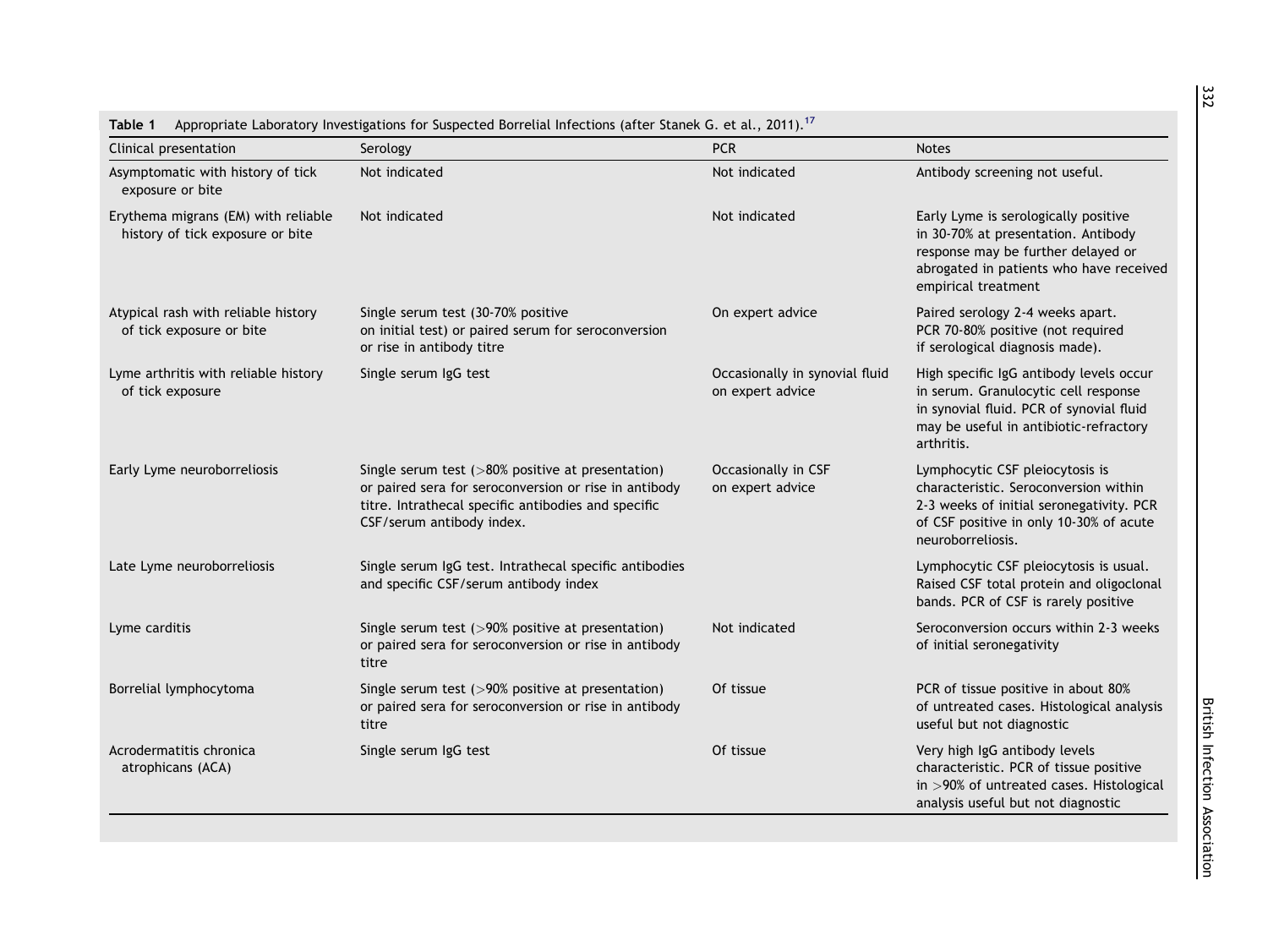including glandular fever, and also when sera from patients with autoimmune disorders and other inflammatory conditions are tested. Samples giving reactive or equivocal results in screening tests should be further investigated in second-stage immunoblot (Western blot) tests. These allow a more detailed evaluation to assess likely reaction specificity, but properly validated interpretive criteria must be applied to ensure maximum specificity is obtained.

Appropriate use of immunoblots greatly increases specificity. Even so, IgM immunoblots remain problematic, as false-positive reactions can still occur in the presence of other acute infections and with autoimmune conditions. Use of IgM tests should be reserved for patients who have acute presentations and with a high probability of Lyme borreliosis. It is important that laboratories are provided with appropriate clinical details, including onset date of illness and date of most recent tick exposure in order to avoid unnecessary and possibly detrimental IgM testing.

Negative results do not exclude a recently acquired infection as an antibody response can take some weeks to develop and may be abrogated if the patient receives early treatment. About 80% of patients with early neuroborreliosis are seropositive at the time they present with neurological symptoms and almost all neuroborreliosis patients who were initially seronegative develop detectable antibodies within several weeks of presentation. Patients with late neuroborreliosis, Lyme arthritis and ACA are almost always very strongly seropositive with reactions to a wide range of antigens apparent on IgG immunoblots.

In response to concerns regarding the diagnosis of "seronegative chronic Lyme disease" the authors of the updated European case definitions conducted a literature search for case reports of seronegative late-stage Lyme borreliosis (LB). They concluded: "Seronegative late LB, if it occurs at all, is extremely rare and there have been only two reported cases of apparently seronegative ACA and one of seronegative Lyme arthritis in immunocompetent patients. There are no reliable reports of seronegative late-stage Lyme neuroborreliosis."<sup>17</sup>

The clinical significance of a positive result should be interpreted in the light of the presenting features of the patient's illness. For example, in patients with high levels of exposure to ticks (e.g. forestry workers) a positive IgG result may reflect past exposure unrelated to a current clinical problem. Seropositivity persists indefinitely in some patients and does not per se indicate continuing disease or a need for re-treatment.

#### The timing of serological tests

Most patients would be seropositive within 2-4 weeks of the onset of systemic symptoms and may be positive on presentation. If the first sample is negative and there is a clinical suspicion of Lyme, then retesting in 2-4 weeks may be useful. For patients who are insistent on being tested following a tick bite but are not showing clinical features of Lyme, testing may be carried out but no sooner than at 8 weeks following the start of the exposure risk. In such cases, it should be explained to the patient

that any negative result relates only to that specific exposure and not to a subsequent, possibly inapparent, exposure. Occasionally, a patient without a history of tick exposure or without symptoms and signs suggestive of B. burgdorferi infection may be so anxious about Lyme disease that a negative serology test might help to reassure. In such cases, it is advisable for the physician to discuss the case with an appropriate specialist. For all Lyme serology test requests, the request form should carry appropriate details including symptoms, signs, date of onset and tick bite history.

Serological testing for Lyme borreliosis should NOT be undertaken for asymptomatic patients, (including screening of those who have visited endemic areas), or for patients who have had tick bites in the absence of clinical features of Lyme. A patient who has a good history of a tick bite or of recent exposure to ticks, and presents with a typical EM does not require laboratory diagnostic testing. The results of such tests can be clinically misleading, as antibody tests may be positive in only 30-70% of patients at this early stage of infection, due to the relatively slow development of the antibody response.

Serological testing can be useful for patients in whom erythema migrans is suspected but whose rash has atypical features. They may require paired testing on samples taken two to four weeks apart. Differential diagnoses include cellulitis, insect bite or tick bite reactions, ringworm, granuloma annulare, or erythema multiforme.<sup>1</sup>

#### Tests to be avoided

In the United Kingdom laboratory investigations for Lyme borreliosis should utilise tests which have been properly validated for performance and interpretation and should be undertaken by diagnostic laboratories with a recognised and appropriate accreditation standard. This is particularly important as laboratories offering tests not fulfilling these requirements can provide results that are potentially harmful to patients who are concerned that they may have Lyme disease or a post Lyme syndrome.  $23,24$ 

There is no role for the microscopic examination of blood or other body fluids for B. burgdorferi spirochaetes. CD-57 tests are not useful in the diagnosis of Lyme, and lymphocyte transformation tests single-stage immunoblot tests or immunoblots interpreted using non-standardised criteria are not recommended. Various unvalidated EIA tests (e.g. for "blood-brain barrier antibodies") are offered by certain commercial 'Lyme-specialty' laboratories and these are to be avoided.<sup>[17,18,21,22,24](#page-9-0)-[26](#page-9-0)</sup>

#### Prevention of Lyme borreliosis

#### Primary prevention

This consists of raising public and health care professionals' awareness of infection risks associated with tick bites and avoidance of habitats which support the tick life cycle. If this is not possible, tick bite risk can be minimised by wearing clothing with sensible coverage such as long sleeved shirts and trousers tucked into socks, and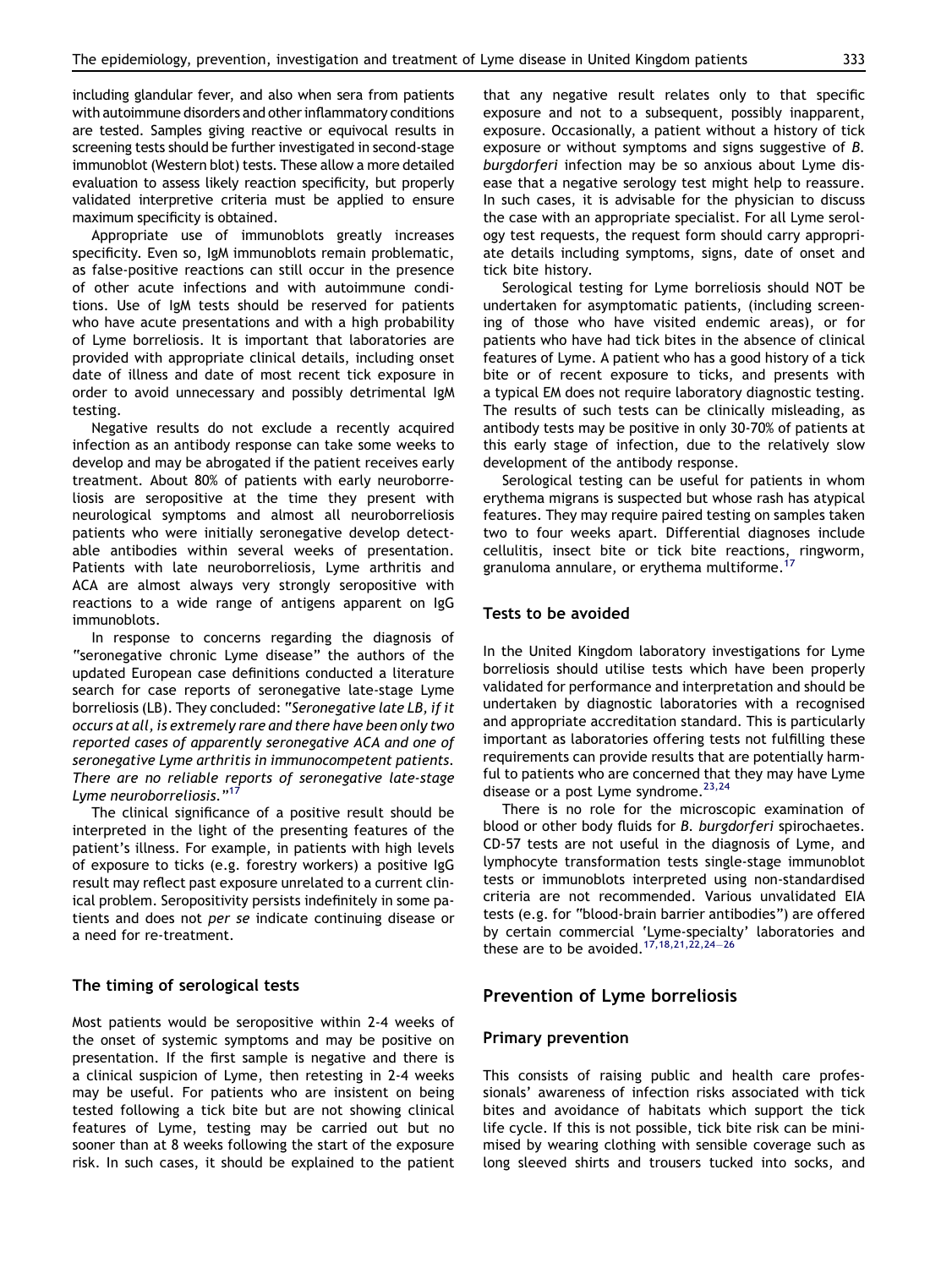the use of DEET-containing skin insect repellents. The application of permethrin-containing contact insecticides to clothing can be helpful for people who have heavy and prolonged exposure to ticks, such as forestry workers. Agents containing permethrin should not be applied directly to skin.

#### Secondary prevention

This involves checking the whole body daily for attached ticks during the period of exposure, especially the skin folds, including armpits, waistband area, groins, backs of knees. The head and neck areas of young children, including scalp should be checked carefully, as tick bites disproportionately occur in these areas in small children, and can easily be missed. Most ticks do not carry infection, and infected ticks do not transmit spirochaetes in the first few hours of a feed. A thorough check at the end of a day in a tick-infested environment is particularly valuable. Attached ticks should be removed using finetoothed tweezers, pulling gently upwards. Also available from some veterinary surgeries and pet suppliers are tick removal devices. Noxious substances such as alcohol, petrol, volatile oils or lighted cigarette butts or matches should not be applied to the tick because of the risk of skin damage. The area of the tick bite should be disinfected following tick removal to reduce the risk of pyogenic infection. Individuals who have had ticks removed should check for possible development of erythema migrans or other early symptoms for the following four to six weeks, and be aware that an erythema migrans rash might occur at another site following an inapparent tick bite.

#### Antimicrobial prophylaxis

This is not routinely recommended by European authorities but may be used in immunocompromised individuals following a tick bite. In such situations, for adults, a single dose of doxycycline 200 mg orally and for children aged 12 years or over 4 mgs/kg (up to 200 mg) can be given. Some European authorities recommend post-tick bite prophylaxis for immunosuppressed individuals with single dose of doxycycline or, if contraindicated, a course of amoxicillin. Some authorities also recommend post-tick bite prophylaxis with amoxicillin for pregnant women, but there are no trial data to guide the dose or duration of amoxicillin prophylaxis.

Prophylaxis is recommended in certain limited circumstances in the USA: namely for adults and children over the age of eight years in whom doxycycline is not contraindicated, who sustained adult or nymphal tick bites of duration estimated as  $>36$  h (either based on the engorgement of the tick or certainty about duration) in an endemic area in which tick infection prevalence is >20% and in whom prophylaxis can be given within 72 h of tick removal. Prophylaxis with amoxicillin is not recommended by American guidelines because there are no trial data to show the efficacy of amoxicillin prophylaxis and it is likely that a multi-day course would be necessary. This has an increased risk of side effects. Also, the excellent efficacy of treatment of Lyme disease if infection were to develop and the very low risk of serious Lyme disease with late sequelae in a person who has received a tick bite, counsels against amoxicillin prophylaxis.

In the USA infection is exclusively caused by B. burgdorferi sensu stricto and transmitted by *I. scapularis*. Evidence from various trials including a post-exposure prophylaxis trial in Westchester County, an area of high endemicity, showed that transmission is unlikely to take place within the first 36 h of attachment, so there is a longer lag phase and window of opportunity to give post-exposure prophylaxis than in Europe. The study was associated with a relatively high incidence of adverse reactions to doxycycline. $^{27}$  $^{27}$  $^{27}$ 

Many more B. burgdorferi infections in Europe are asymptomatic or minimally symptomatic than in the USA. B. afzelii in particular is widespread in continental Europe and is the least pathogenic of the major strains, though it can cause some systemic disease. Infection rates in ticks in most areas are lower, and there is some evidence that B. azelii can be transmitted by I. ricinus from about 24 h, so there is a shorter period available for effective prophylaxis. Also, single-dose prophylaxis for people who are regularly exposed can turn into inadequate treatment for infection that may actually have been unknowingly acquired at an earlier exposure. In the UK about 50% of infected ticks in various surveys carry B. valaisiana which is regarded as non-pathogenic and will further alter the risk/benefit equation for prophylaxis.

## Treatment of Lyme borreliosis ([Table 2\)](#page-6-0)

Numerous evidence-based treatment guidelines have been published by European<sup>[1-12](#page-8-0)</sup> and American<sup>[13,14](#page-9-0)</sup> societies and expert groups. There is broad overall agreement between the guidelines in regard to treatment recommendations, with only minor differences with regard to antimicrobial agents, doses, and treatment durations.

# Erythema migrans, early localised and early disseminated borreliosis (without cardiac or neurological manifestations) and borrelial lymphocytoma

#### First line antimicrobial agents

Recommendations for first line treatment from the USA and most European nations specify doxycycline or amoxicillin. Both have proven efficacy; doxycycline is also effective against anaplasmosis, an uncommon ixodid tick borne infection, which can be a co-infection with Lyme borreliosis. Some countries (particularly in Scandinavia) recommend high-dose oral penicillin V in preference to amoxicillin because of its narrower spectrum of activity, but amoxicillin is the preferred beta-lactam agent in the United Kingdom because of its superior absorption. Most guidelines do not recommend the use of parenteral agents as first-line treatments for patients with early Lyme disease without neurological or cardiac involvement, because they have not been shown to be superior to oral agents. They can also cause serious adverse effects and are expensive. Third generation cefalosporins, in particular ceftriaxone, are recommended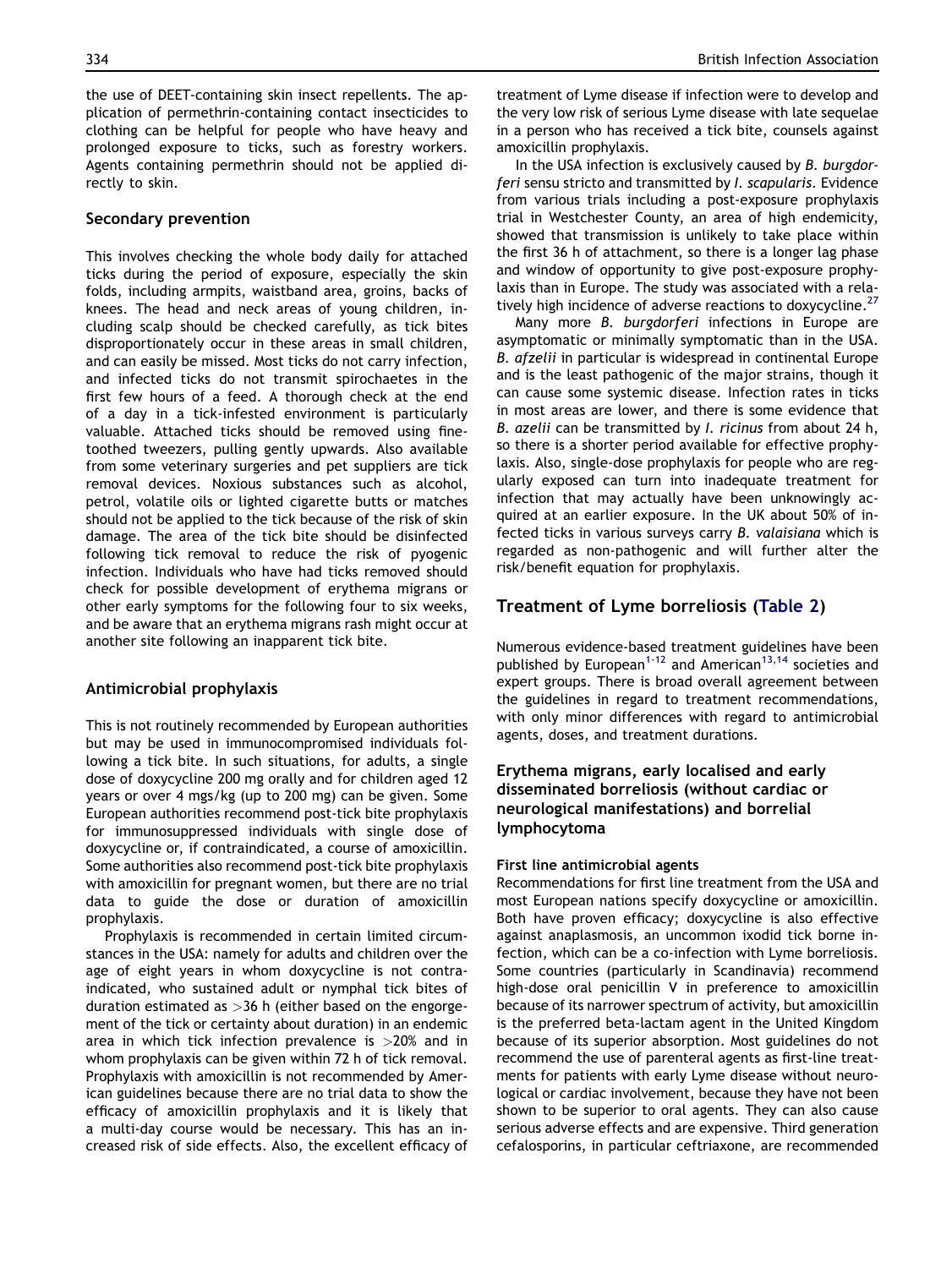<span id="page-6-0"></span>

| Clinical condition                                                                           | Antimicrobial <sup>a</sup>                                      | Regimen                                       |                                     | Duration (d) Children $<$ 12y <sup>b</sup>              | Pregnancy or<br>breastfeeding                           | <b>Notes</b>                                                                                       |
|----------------------------------------------------------------------------------------------|-----------------------------------------------------------------|-----------------------------------------------|-------------------------------------|---------------------------------------------------------|---------------------------------------------------------|----------------------------------------------------------------------------------------------------|
| a) Erythema migrans<br>b) Early localised Lyme<br>c) Early disseminated Lyme                 | 1st line: doxycycline<br>or amoxicillin<br>2nd line: cefuroxime | 100 mg bd po<br>500 mg tds po<br>500 mg bd po | $14 - 21$<br>$14 - 21$<br>$14 - 21$ | 1st line: amoxicillin<br>2nd line: cefuroxime<br>axetil | 1st line: amoxicillin<br>2nd line: cefuroxime<br>axetil | Azithromycin requires<br>careful monitoring for<br>treatment failure                               |
| (no cardio or neuro signs)                                                                   | axetil                                                          |                                               |                                     | 3rd line: azithromycin                                  | 3rd line: azithromycin                                  |                                                                                                    |
| d) Borrelial lymphocytoma<br>e) Asymptomatic Lyme carditis                                   | 3rd line: azithromycin                                          | 500 mg od po                                  | -10                                 |                                                         |                                                         |                                                                                                    |
| Lyme carditis with:                                                                          |                                                                 |                                               |                                     |                                                         |                                                         |                                                                                                    |
| a) 1st degree block $+$ prolonged<br>$($ 2 300 ms) PR interval<br>b) 2nd or 3rd degree block | Ceftriaxone                                                     | 2g od iv                                      | $14 - 21$                           | Ceftriaxone                                             | Ceftriaxone                                             | IDSA advises ceftriaxone to be<br>switched to oral doxycycline or<br>amoxicillin when pacing or iv |
| Neuroborreliosis:                                                                            |                                                                 |                                               |                                     |                                                         |                                                         | access no longer required                                                                          |
| a) Isolated facial nerve palsy                                                               | Doxycycline or<br>amoxicillin                                   | $100$ mg bd po<br>500 mg tds po               | $14 - 21$<br>$14 - 21$              | Amoxicillin                                             | Amoxicillin                                             | EFNS advises 14d adequate in<br>acute neuroborreliosis                                             |
| b) Meningitis without encephalitis,<br>myelitis or vasculitis                                | Doxycycline                                                     | 100 mg bd po                                  | $14 - 21$                           | Ceftriaxone                                             | Ceftriaxone                                             |                                                                                                    |
| c) Meningitis with encephalitis,<br>myelitis or vasculitis                                   | Ceftriaxone                                                     | 2g od iv                                      | 14                                  | Ceftriaxone                                             | Ceftriaxone                                             |                                                                                                    |
| d) Late neuroborreliosis                                                                     | Ceftriaxone                                                     | 2g od iv                                      | $14 - 28$                           | Ceftriaxone                                             | Ceftriaxone                                             |                                                                                                    |
| Lyme arthritis                                                                               | 1st line: doxycycline<br>2nd line: amoxicillin                  | 100 mg bd po<br>500 mg tds po $21 - 28$       | $21 - 28$                           | Amoxicillin                                             | Amoxicillin                                             |                                                                                                    |
| Refractory Lyme arthritis                                                                    | Doxycycline or<br>ceftriaxone                                   | 100 mg od po<br>2g od iv                      | $30 - 60$<br>$14 - 21$              | Ceftriaxone                                             | Ceftriaxone                                             | Antimicrobial-refractory arthritis<br>should be managed by<br>a rheumatologist                     |
| Acrodermatitis chronica<br>atrophicans (ACA)                                                 | Doxycycline                                                     | 100 mg bd po $21 - 28$                        |                                     |                                                         |                                                         | ACA occurs predominantly in<br>older adults.                                                       |

<sup>a</sup> Readers are referred to the British National Formulary for information on cautions, contra-indications, side-effects, and drug interactions, including use in pregnancy and breast feeding.

 $^{\rm b}$  Doses given are for adults and will require adjustment for children. The durations for adults and children are the same.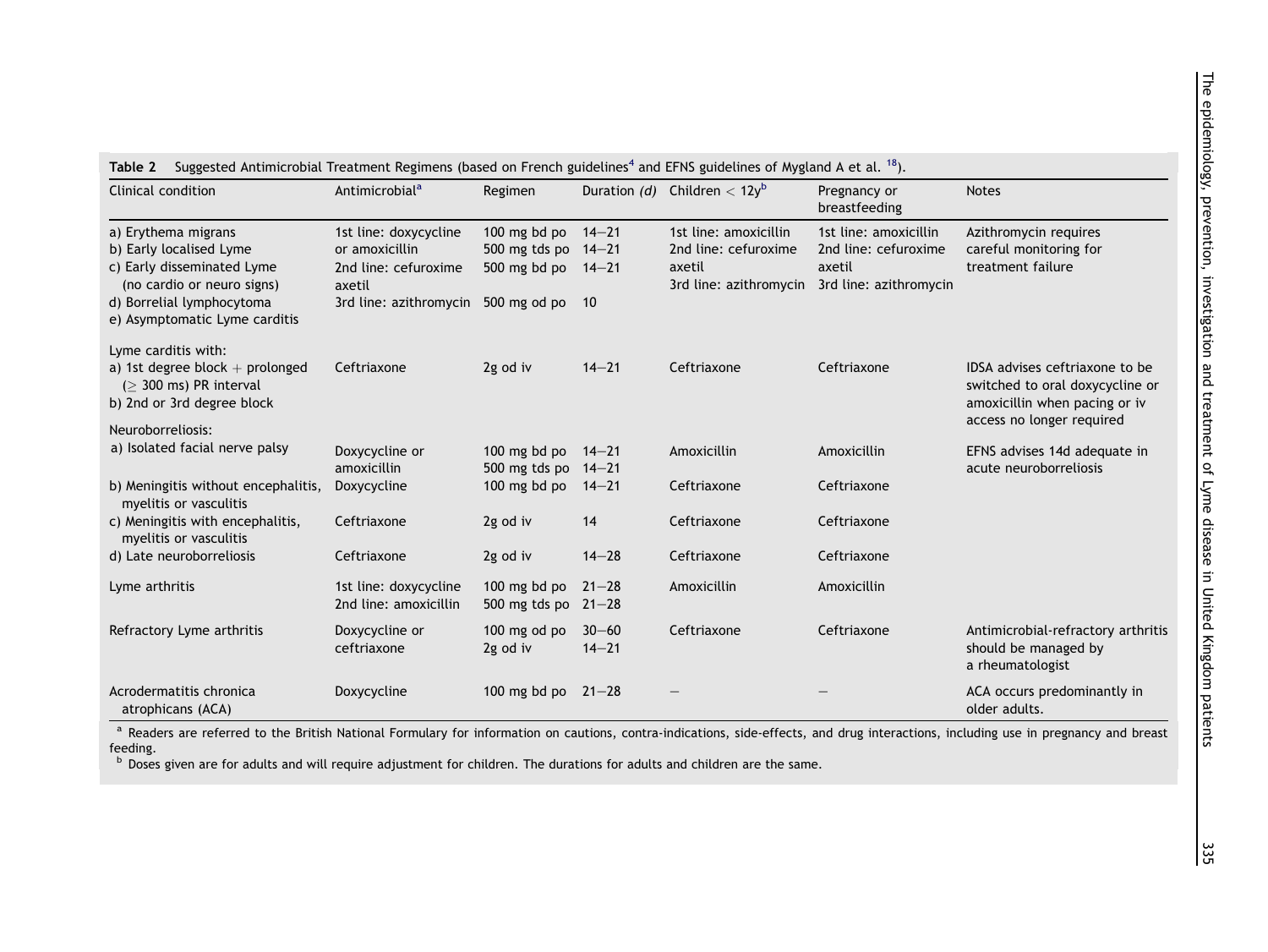as alternative agents for early disseminated Lyme borreliosis in the Czech Republic, Finland and the Netherlands.

#### Second line antimicrobial agents

Cefuroxime axetil is recommended for patients who are unable to take doxycycline (including children younger than 12y in the UK, 8-9y in Europe, 8y in the US, and pregnant or breast feeding women) or amoxicillin. Clinical trials have shown it to be effective in early Lyme borreliosis but it is more expensive than the other recommended agents, hence most guidelines recommend reserving its use for selected cases. Cefuroxime axetil, being a cefalosporin, will increase the risk of Clostridium difficile infection and may have variable and unpredictable absorption.

#### Third line antimicrobial agents

Macrolides are recommended as third line agents for the treatment of patients in whom beta lactams and doxycycline are contraindicated. Azithromycin is the macrolide of choice because of its high tissue concentrations. Treatment failures can occur with any macrolide, particularly erythromycin. Macrolides should never be first line choices and patients treated with them should be monitored carefully for signs of continuing or recrudescent disease.

## Lyme carditis

Patients with symptomatic cardiac involvement, second or third degree heart block or first degree with prolonged PR interval  $(>/=300 \text{ ms})$  should be treated in hospital because of the danger of rapid worsening of heart block. Occasional patients may require temporary pacemaking. Patients not requiring hospitalisation can be treated with oral antimicrobials but those in hospital should receive a third generation cefalosporin such as ceftriaxone. This may be converted to oral doxycycline once pacing or IV access is no longer required for the cardiac  $condition<sup>13</sup>$  $condition<sup>13</sup>$  $condition<sup>13</sup>$ 

#### Lyme neuroborreliosis

Most American and European guidelines published prior to 2010 recommend the use of ceftriaxone (preferred because of its convenient once-daily dosing) or cefotaxime for two to four weeks for neurological infections. These third generation cefalosporins have good CSF penetration. Parenteral benzylpenicillin or oral doxycycline are recommended as alternatives.

The European Federation of Neurological Societies (EFNS) guidelines published in 2010, recommend that a two-week course of oral doxycycline is non-inferior to a similar duration of parenteral ceftriaxone for adults and children over the age of eight who have acute neuroborreliosis (including meningitis) without evidence of en-cephalitis, myelitis or vasculitis.<sup>[18](#page-9-0)</sup> This follows the publication in 2008 of the findings of a large double-blind non-inferiority trial performed in Norway.<sup>[28](#page-9-0)</sup>

The EFNS guidelines recommend parenteral ceftriaxone for two weeks for patients with acute neuroborreliosis with encephalitis, myelitis or vasculitis and for three weeks for those with late neuroborreliosis (mononeuropathy,

radiculopathy, progressive encephalomyelitis or cerebral vasculitis). Patients with peripheral neuropathy associated with ACA can be treated with doxycycline as per recommendation for treatment of the skin condition.

Patients with isolated facial palsy are usually treated with oral antimicrobials, using doxycycline unless contraindicated. The duration of facial nerve palsy may not be shortened by antimicrobials but treatment is indicated to prevent possible further sequelae.

### Lyme arthritis

Oral treatment with doxycycline or amoxicillin for four weeks is adequate for most cases although ceftriaxone is an alternative and should be considered in cases where the arthritis has failed to respond or has worsened following a four week course of oral agents. Non steroidal antiinflammatory drugs may be used during initial treatment. Intra-articular steroid injections are not recommended unless there is a post-treatment persistence of joint inflammation and synovial fluid and/or synovium biopsies are negative for borrelial DNA in PCR tests. Such persistence, which is termed antibiotic-refractory Lyme arthritis and is thought to have an autoimmune component, should be managed by a rheumatologist. Arthroscopic synovectomy may improve persistent synovitis but is rarely required.

## Acrodermatitis chronica atrophicans

No randomised control trials have been performed on patients with this uncommon presentation, but most guidelines recommend 21 to 28 days of oral or parenteral antibiotics.

#### Treatments that are not recommended

The Infectious Diseases Society of America Review Panel Report<sup>[15](#page-9-0)</sup> states that treatments should be of proven benefit or form part of a properly conducted, scientifically sound and ethics-approved clinical trial. The Report further states that there is evidence that some treatments are ineffective. First generation oral cefalosporins such as cephradine or cephalexin should not be used because there is a proven lack of efficacy. Quinolones, glycopeptides, metronidazole, tinidazole, ketolides, isoniazid, trimethoprim-sulfamethoxazole, fluconazole have few data to support their efficacy and some evidence to indicate their lack of efficacy. Benzathine penicillin G is not a desirable agent because it is given intramuscularly. Carbapenems should be effective but are not recommended unless treatment is intended to cover blindly for other central nervous system bacterial infections.

There is evidence that some treatment strategies can be harmful. These include antimicrobial combinations, pulseddosing and long term antimicrobials. There are few data to support the use of other treatments and evidence that they may be harmful, sometimes seriously. These include hyperbaric oxygen, ozone, fever therapy, intravenous immunoglobulin, cholestyramine, intravenous hydrogen peroxide and specific nutritional supplements.<sup>[15](#page-9-0)</sup>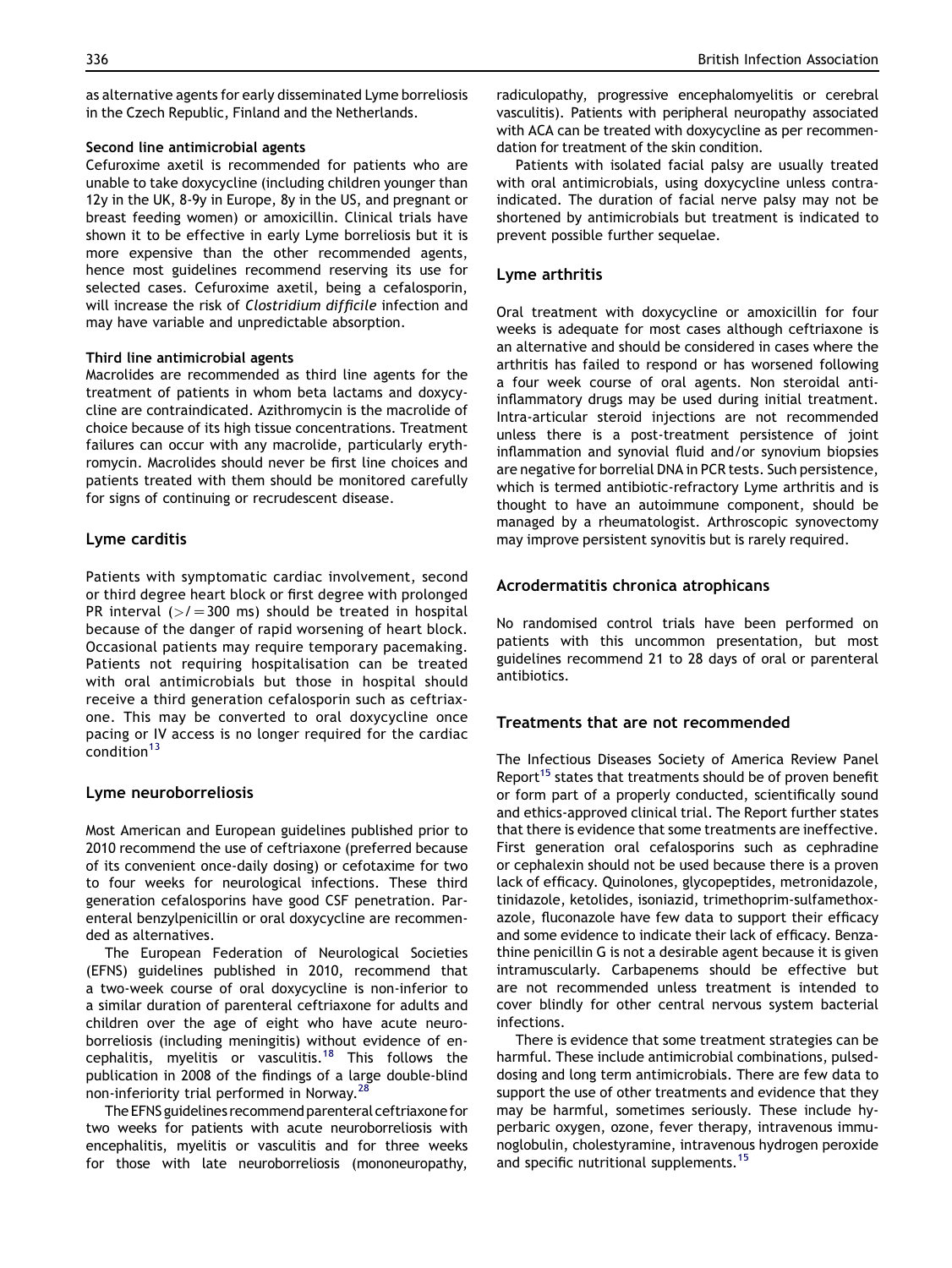# <span id="page-8-0"></span>Persistent symptoms following treated Lyme borreliosis; "chronic Lyme disease"

The term "chronic Lyme disease" is not consistently defined. It has been applied to patients with presentations of active, previously untreated, infection, such as late neuroborreliosis or ACA, those who have persistent symptoms following treatment for Lyme borreliosis, patients who have had Lyme borreliosis in the past but whose current illness is unrelated to infection with B. burgdorferi, and patients who have no evidence of current or past borrelial infec-tion.<sup>[29,30](#page-9-0)</sup> In prospective and retrospective studies many patients labelled as having "chronic Lyme disease" fell into the last category and had received the diagnosis because poorly-specific case definitions and/or unvalidated, poorly-specific laboratory tests had been applied.<sup>[31](#page-9-0)</sup> The IDSA Guidelines Review Panel reiterated the 2006 USA guidelines' recommendation that, "Whatever definition is eventually adopted, having once had objective clinical or laboratory evidence of B. burgdorferi infection must be a condition sine qua non until a syndrome is formally defined.".<sup>[15](#page-9-0)</sup> The BIA shares the view that only a formallydefined syndrome specific for chronic Lyme disease will obviate the need for previous clinical or laboratory evidence of B. burgdorferi infection. Until such time, a diagnosis of chronic Lyme disease should not be made without this evidence.

In all cases patients should be carefully evaluated for clinical and laboratory evidence of B. burgdorferi infection and any previous treatment history should be reviewed, as some patients with Lyme borreliosis may have been treated previously with inappropriate agents or inadequate doses and require re-treatment. Others, especially those who had longstanding infection prior to treatment, may have slow-toheal or permanent tissue damage despite microbiological cure, and they require other treatment modalities for symptomatic relief and rehabilitation. A small proportion of patients have persistent subjective symptoms following apparently appropriate treatments for Lyme borreliosis, and without new clinical signs or laboratory evidence of ongoing active infection. Symptoms include fatigue, myalgia, arthralgia, paraesthesia, poor sleep, irritability, and concentration difficulties. These have been termed "post-Lyme symptoms" if of short duration or "post-Lyme syndrome" (PLS) if present for more than six months.<sup>13,17,18,30</sup> Symptoms of PLS appear to be similar to those seen in a minority of patients following other systemic infections (so-called "post-infection" or "post-viral" syndromes) and, again, similar to some other infections, are more likely to be present in patients who had severe presentations in the acute illness.<sup>[32](#page-9-0)</sup> Studies of prolonged antimicrobial treatments of patients with PLS have not shown sustained benefit, and have highlighted significant risks of serious adverse events, including central vascular catheter infections, fungal infections, Clostridium difficile enterocolitis and biliary stasis.  $30,33,34-37$  $30,33,34-37$ 

Few treatment trials for Lyme borreliosis have incorporated normal control groups, but a recent large Slovenian study of erythema migrans treatment (doxycycline vs. cefuroxime axetil) followed up patients and matched healthy controls for one year. $38$  The study showed that both agents are highly effective and the frequency of non-specific symptoms at six and twelve months was no greater in patients than in the uninfected control group. A Swedish prospective treatment and outcome study of paediatric patients with neuroborreliosis also incorporated an uninfected control group and showed good outcomes, with no progressive or new neurological findings in patients and similar rates of non-specific symptoms such as head-ache and fatigue in patients and controls.<sup>[39](#page-9-0)</sup> Both studies highlight the background prevalence of non-specific symptoms in the general population. The presence of arthralgia, myalgia, fatigue, and other subjective symptoms after treatment for Lyme borreliosis must be evaluated in the context of background complaints in a significant proportion of individuals.

Further research is required into the causes of postinfection syndromes. There is a large volume of anecdotal accounts and poorly-designed studies relating to post Lyme syndromes and "chronic Lyme disease". The IDSA guidelines Review Panel referred to such evidence as "fertile material for hypothesis-generation, but intrinsically incapable of hy-pothesis-testing.".<sup>[15](#page-9-0)</sup> This is a view with which the BIA concurs.

The BIA is particularly concerned that patients with a wide range of conditions including multiple sclerosis, motor neurone disease, autoimmune diseases, arthritis and malignancies have received diagnoses of "chronic Lyme disease" without objective clinical or laboratory support.<sup>[30,31,40,41](#page-9-0)</sup> Many patients have received potentially dangerous treatments, including prolonged courses of antibiotics, antiparasitic and other agents and have lost opportunities for appropriate management of their conditions. The Association recommends that patients presenting with symptoms and history not typical of Lyme borreliosis should be investigated according to good medical practice, and that investigations for Lyme borreliosis should be performed only if there are good clinical and epidemiological indications.

# Conclusion

Lyme borreliosis is sometimes associated with much anxiety. There has been a great deal written about this disease, not only in academic journals, but also in the lay media and on the internet. These publications are of variable quality, particularly where there has been no peer-review or similar quality assurance process applied. It can be difficult for patients to judge the value of the available articles and websites and thereby detect and avoid unsubstantiated opinion and advice.

This paper has been written to help patients and their doctors to make sense of the risks of Lyme borreliosis and its appropriate investigation, prevention and treatment through good medical practice. The BIA hopes that this objective will be achieved.

#### References

- 1. Vanousova D, Hercegova J. Lyme borreliosis treatment. Dermatol Ther  $2008; 21(2): 101-9$ .
- 2. Dessau R, Bangsborg JM, Ejlertsen TP, Hansen K, Lebech A-M, Ostegaard C. Ugeskr Laeger 2006;vol. 168 (Summary)2805-2807.
- 3. Oksi J, Seppala IJT, Hytonen J. Lymen borrelioosin diagnostiikka ja hoito. Duodecim  $2008; 124:1483 - 91$ .